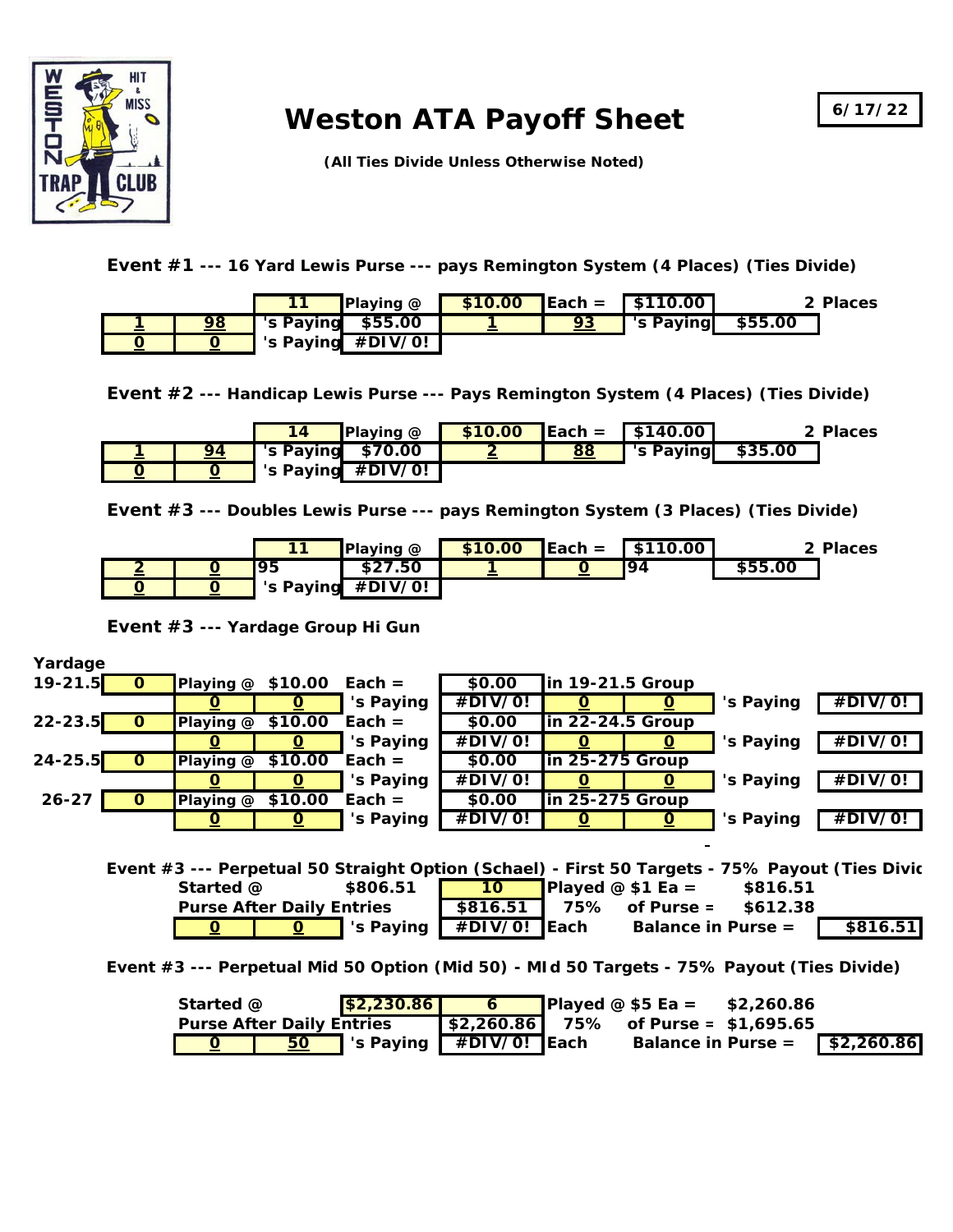

### **Weston ATA Payoff Sheet**

**6/18/22**

**(All Ties Divide Unless Otherwise Noted)**

**Event #4 --- 16 Yard Championship Lewis Purse --- pays Remington System (4 Places) (Ties Divide)**

|     | 28                               | Playing @ $$10.00$ Each = $$280.00$ |    |                                  | <b>3 Places</b> |
|-----|----------------------------------|-------------------------------------|----|----------------------------------|-----------------|
|     | <b>198 I</b> 's Paying \$46.50   |                                     |    | 191 SPaying \$46.50              |                 |
| 187 | $\blacksquare$ 's Paying \$30.94 |                                     | 89 | $\blacksquare$ 's Paying #DIV/0! |                 |

#### **Event #4**

**Class Purse 60%/40% Hi Gun (Ties Divide)**

|    |          | 1                       | Playing @ | \$20.00 | Each | \$20.00 |
|----|----------|-------------------------|-----------|---------|------|---------|
| AA | <u>1</u> | <u> 198</u>             | 's Paying | 100%    |      | \$20.00 |
|    | <u>0</u> | $\overline{\mathsf{O}}$ | 's Paying | 40%     |      |         |
|    |          | 4                       | Playing @ | \$20.00 | Each | \$80.00 |
| A  |          | 193                     | 's Paying | 60%     |      | \$48.00 |
|    |          | 191                     | 's Paying | 40%     |      | \$32.00 |
|    |          | 4                       | Playing @ | \$20.00 | Each | \$80.00 |
| в  |          | 197                     | 's Paying | 60%     |      | \$48.00 |
|    |          | 191                     | 's Paying | 40%     |      | \$32.00 |
|    |          | $\mathbf{o}$            | Playing @ | \$20.00 | Each | \$0.00  |
| C  | <u>0</u> | $\overline{\mathbf{0}}$ | 's Paying | 60%     |      |         |
|    | <u>o</u> | $\overline{\Omega}$     | 's Paying | 40%     |      |         |
|    |          | 1                       | Playing @ | \$20.00 | Each | \$20.00 |
| D  | <u>1</u> | <b>159</b>              | 's Paying | 100%    |      | \$20.00 |
|    |          | <u>0</u>                | 's Paying | $0\%$   |      |         |

**Event #5 --- Doubles Championship Lewis Purse --- pays Remington System (3 Places) (Ties Divide)**

**Event #3 --- Doubles Lewis Purse --- pays Remington System (3 Places) (Ties Divide)**

|    | 23                               | Playing @ $\begin{array}{ c c c c c }\n\hline \text{Playing} & \text{$10.00}\n\hline \end{array}$ Each = $\begin{array}{ c c c c }\n\hline \text{$230.00}\n\hline \end{array}$ |    |                              |                                  | <b>3 Places</b> |
|----|----------------------------------|--------------------------------------------------------------------------------------------------------------------------------------------------------------------------------|----|------------------------------|----------------------------------|-----------------|
|    | $\blacksquare$ 's Payind \$76.67 |                                                                                                                                                                                | 93 | $\sqrt{ }$ 's Payind \$38.25 |                                  |                 |
| 85 | $\blacksquare$ 's Paying \$38.25 |                                                                                                                                                                                |    |                              | $\blacksquare$ 's Paying #DIV/0! |                 |

#### **Event #5 - Doubles Championship Class Purse 60%/40% Hi Gun (Ties Divide)**

|    |                | 1                       | Playing @ | \$10.00 | Each | \$10.00 |
|----|----------------|-------------------------|-----------|---------|------|---------|
| AA |                | $\overline{99}$         | 's Paying | 100%    |      | \$10.00 |
|    |                | $\overline{\mathbf{0}}$ | 's Paying | 40%     |      |         |
|    |                | 5                       | Playing @ | \$10.00 | Each | \$50.00 |
| A  | $\overline{2}$ | 96                      | 's Paying | 60%     |      | \$15.00 |
|    |                | $\overline{95}$         | 's Paying | 40%     |      | \$20.00 |
|    |                | $\overline{3}$          | Playing @ | \$10.00 | Each | \$30.00 |
| В  | 1              | $\overline{94}$         | 's Paying | 60%     |      | \$18.00 |
|    |                | $\overline{90}$         | 's Paying | 40%     |      | \$12.00 |
|    |                |                         | Playing @ | \$10.00 | Each | \$0.00  |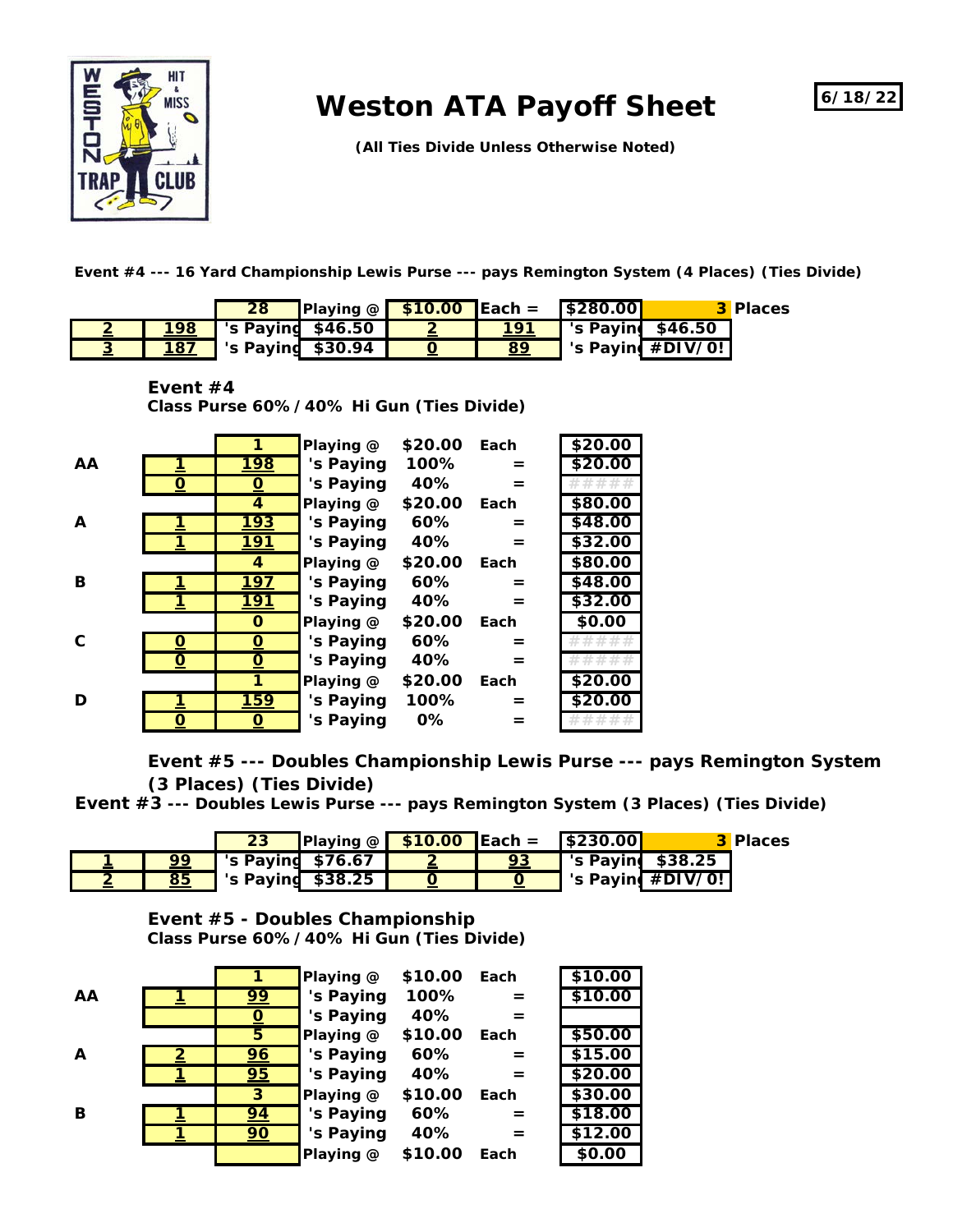| C |  | 's Paying 100%      |     |      |        |
|---|--|---------------------|-----|------|--------|
|   |  | s Paying            | 40% |      |        |
|   |  | Playing $@$ \$10.00 |     | Each | \$0.00 |
| D |  | s Paying 100%       |     |      |        |
|   |  | 's Paying           | 0%  |      |        |